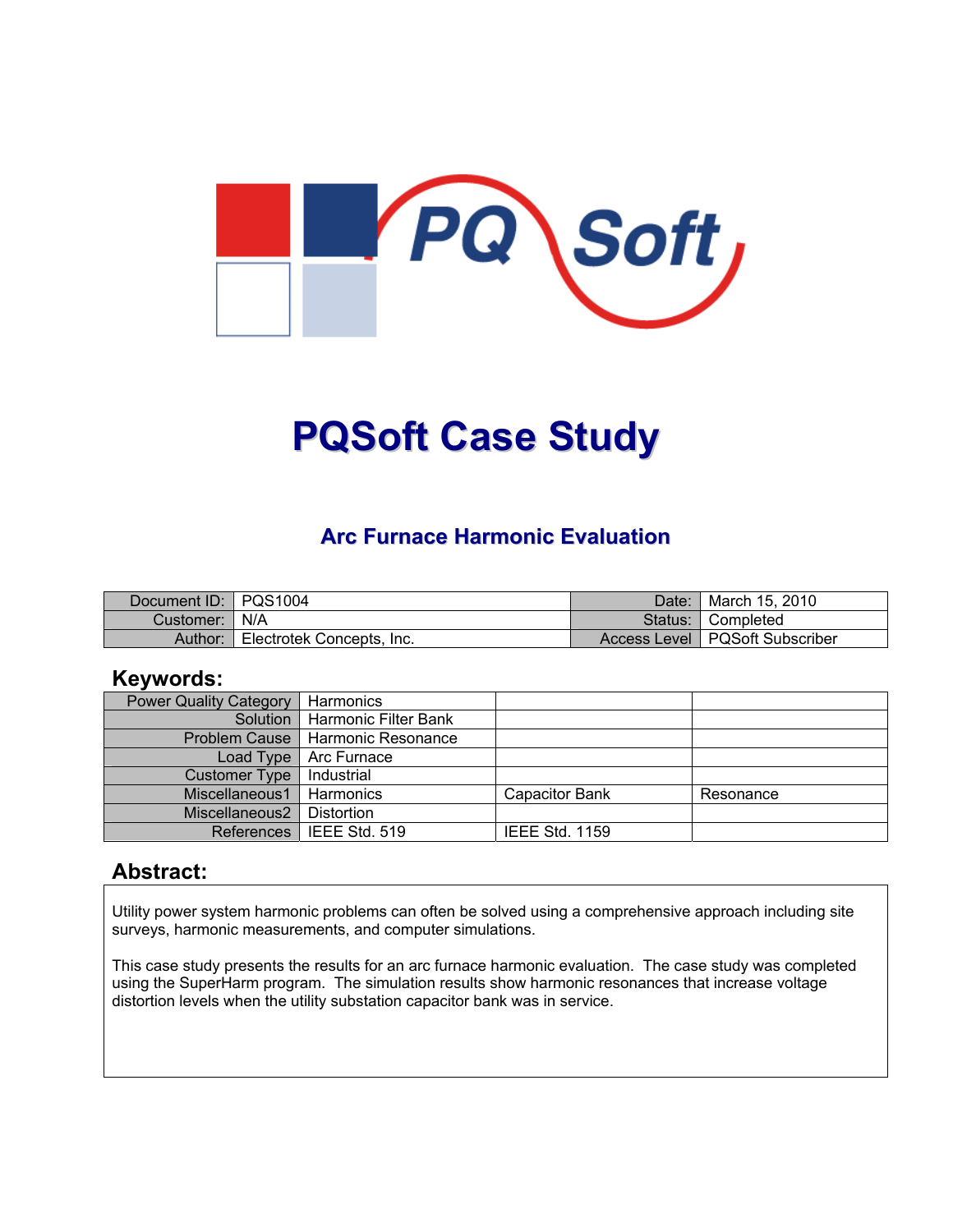# <span id="page-1-0"></span>**TABLE OF CONTENTS**

## **LIST OF FIGURES**

## **LIST OF TABLES**

|--|--|--|--|--|--|

## **RELATED STANDARDS**

IEEE Std. 519-1992 IEEE Std. 1159-1995

#### **GLOSSARY AND ACRONYMS**

| ASD        | Adjustable-Speed Drive            |
|------------|-----------------------------------|
| <b>CF</b>  | <b>Crest Factor</b>               |
| <b>DFT</b> | <b>Discreet Fourier Transform</b> |
| <b>DPF</b> | <b>Displacement Power Factor</b>  |
| <b>PCC</b> | Point of Common Coupling          |
| PF         | <b>Power Factor</b>               |
| <b>PWM</b> | <b>Pulse Width Modulation</b>     |
| TDD        | <b>Total Demand Distortion</b>    |
| THD        | <b>Total Harmonic Distortion</b>  |
| <b>TPF</b> | <b>True Power Factor</b>          |
|            |                                   |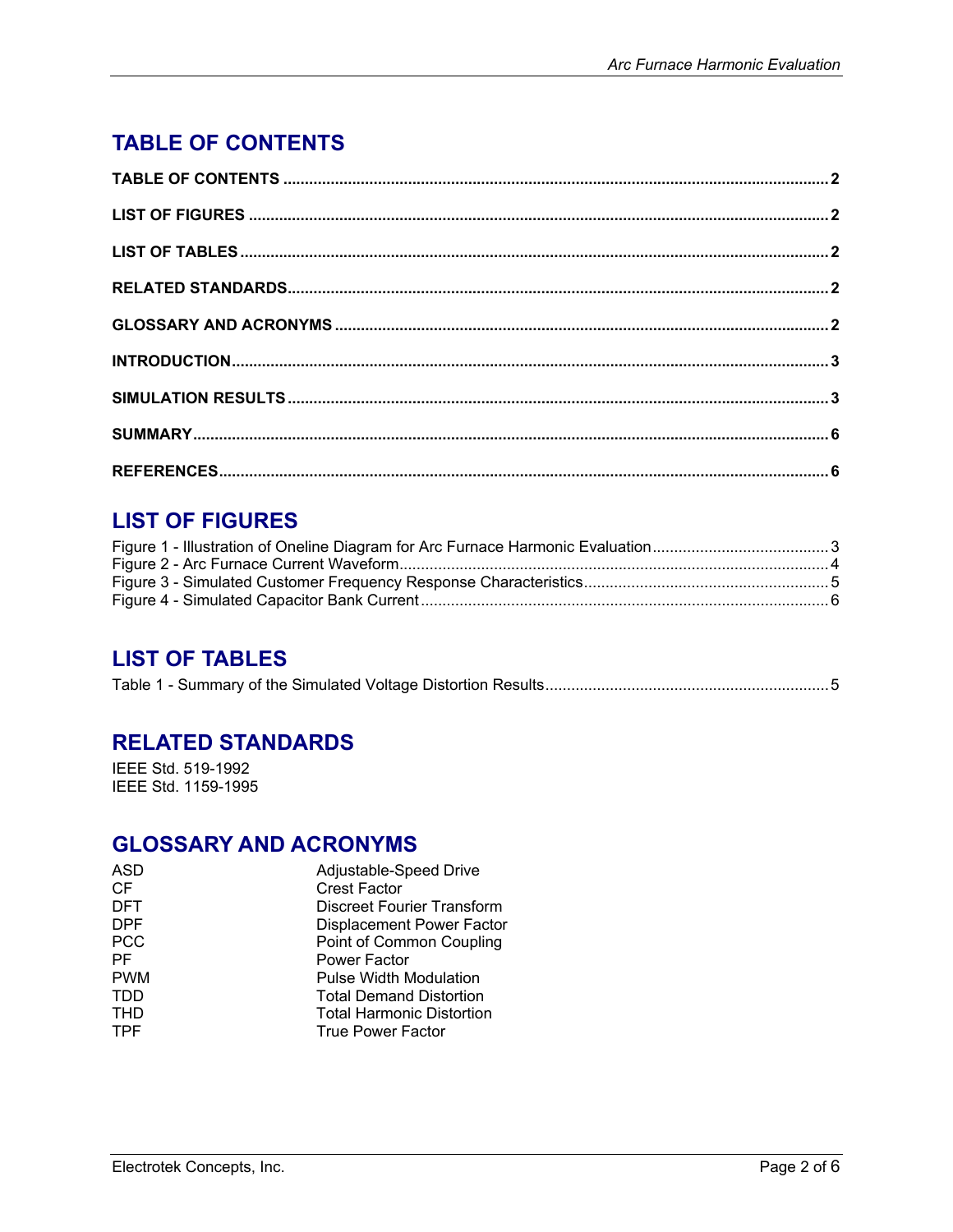#### <span id="page-2-0"></span>**INTRODUCTION**

An arc furnace harmonic evaluation study was completed for the system shown in [Figure 1.](#page-2-1) The case study was completed using the SuperHarm program. The accuracy of the simulation model was verified using three-phase and single-line-to-ground fault currents and other steady-state quantities.

The circuit modeled for the case involved a 230kV/13.2kV utility substation supplying two 1,500 kVA customer step-down transformers and one 5,000 kVA arc furnace load. Each customer has a switchable 200 kVAr, 480-volt capacitor bank and a variety of nonlinear loads.

<span id="page-2-1"></span>

**Figure 1 - Illustration of Oneline Diagram for Arc Furnace Harmonic Evaluation** 

#### **SIMULATION RESULTS**

Relevant utility system and customer data for the case included: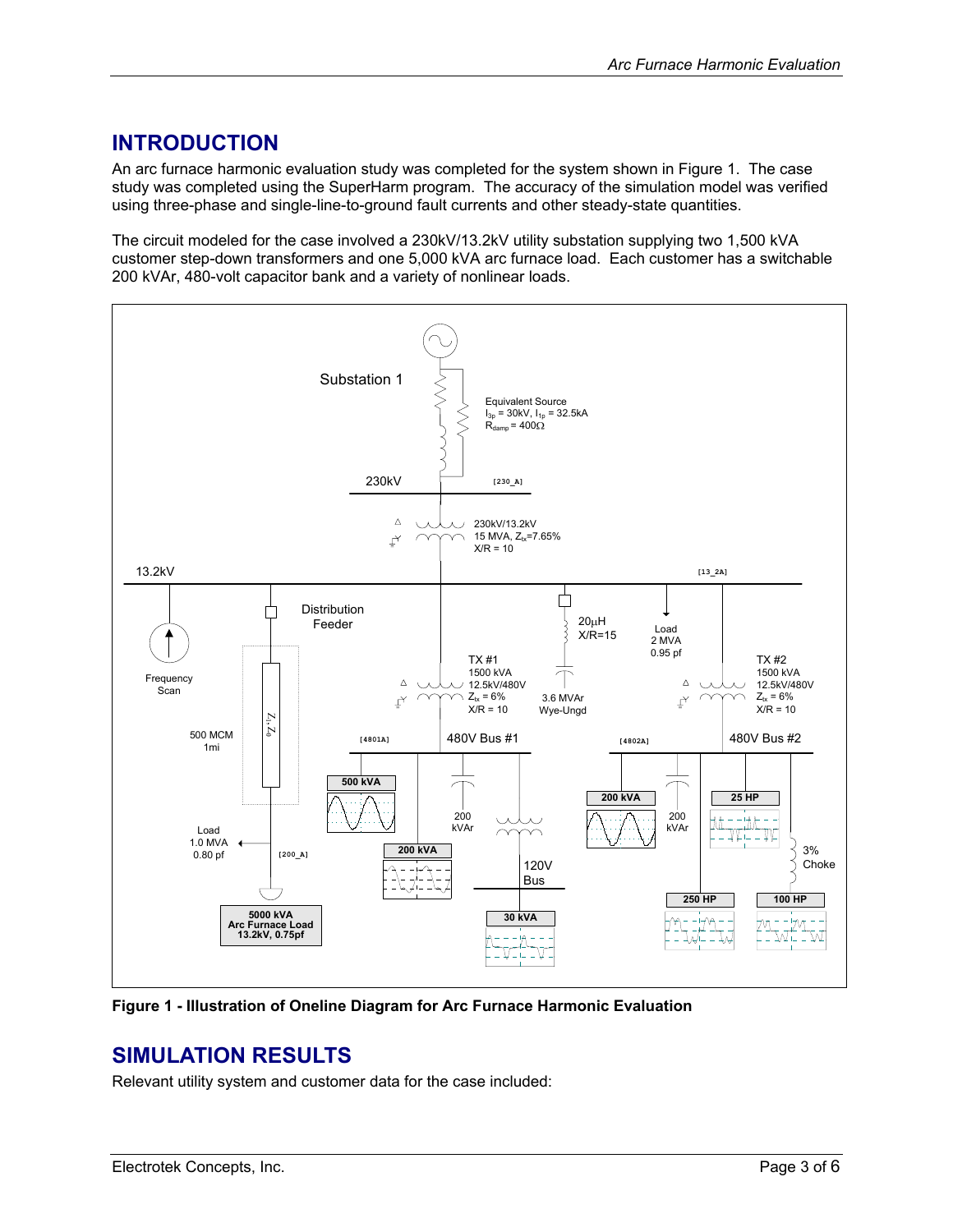<span id="page-3-0"></span>

[Figure 2](#page-3-1) shows the simulated current waveform (single phase shown) for the 5,000 kVA, 13.2kV arc furnace operating at a 75% power factor. The current has a fundamental frequency value of 209 amps, an rms value of 224 amps, and a THD value of 35.2%. The simulated arc furnace characteristic represents a measured 18-cycle snapshot of one operating point for the arc furnace. The waveform shown in [Figure 2](#page-3-1) was created using an inverse DFT with 256 points per cycle.

<span id="page-3-1"></span>

**Figure 2 - Arc Furnace Current Waveform** 

[Figure 3](#page-4-1) shows the results for the three frequency scan simulations. Case #1 was the base case with no utility capacitor banks included in the model. Case #2 was the case with the 3.6 MVAr on the 13.2kV substation bus in service. Case #3 was the case with the 3.6 MVAr capacitor bank reconfigured as 2<sup>nd</sup> harmonic filter. The parallel resonances for Case #2 were about 407 Hz (6.8<sup>th</sup>) and 660 Hz (11<sup>th</sup>).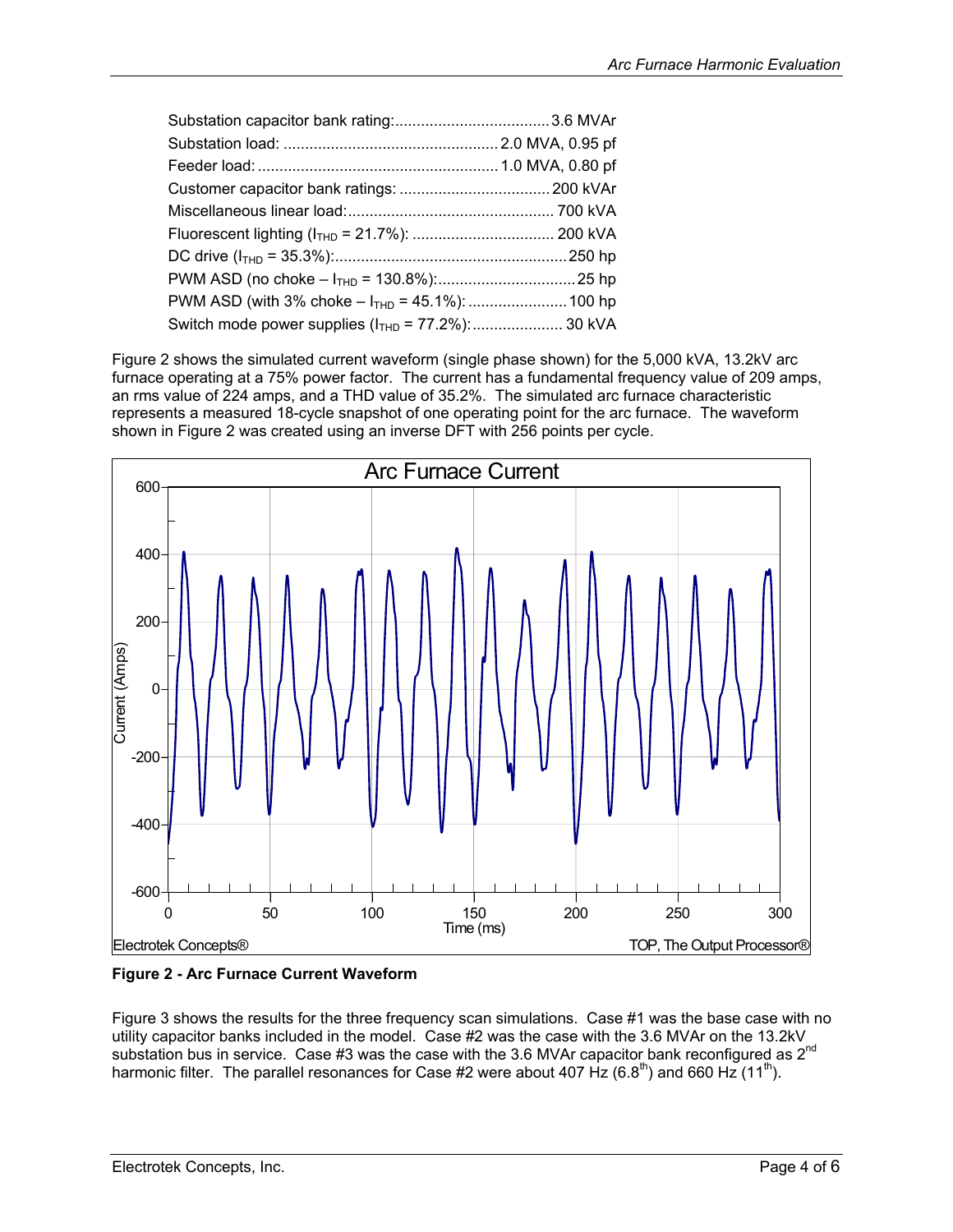<span id="page-4-0"></span>The tuning of the harmonic filter near the  $2^{nd}$  harmonic was required due to the lower frequency components included in the arc furnace current. Arc furnace applications may require less common types of harmonic filters, such as series passive, low-pass broadband, and c-type. A c-type filter may be used for complex loads such as cycloconverters and electric arc furnaces.

<span id="page-4-1"></span>

**Figure 3 - Simulated Customer Frequency Response Characteristics** 

[Table 1](#page-4-2) summarizes the results for the three distortion simulations. The table includes the simulated voltage distortion (THD) at the five buses for the three different operating conditions. A number of locations exceed the voltage limitation of 5% THD. Adding the 13.2kV, 3.6 MVAr substation capacitor bank in Case 2 caused the two customer 480-volt buses to exceed 5% THD. Reconfiguring the capacitor bank as a 2<sup>nd</sup> harmonic filter in Case 3 reduced the voltage distortion on the customer buses to below 5% THD.

<span id="page-4-2"></span>

| Table 1 - Summary of the Simulated Voltage Distortion Results |
|---------------------------------------------------------------|
|                                                               |

| Case<br><b>Number</b> | 13.2kV<br><b>Bus</b> | 13.2kV<br>Feeder | 480V<br><b>Bus #1</b> | <b>480V</b><br><b>Bus #2</b> | <b>120V</b><br><b>Bus #1</b> |
|-----------------------|----------------------|------------------|-----------------------|------------------------------|------------------------------|
|                       | 2.288%               | 5.902%           | 2.478%                | 4.828%                       | 3.808%                       |
| 2                     | 3.439%               | 6.478%           | 5.780%                | 7.151%                       | 5.286%                       |
| 3                     | 2.191%               | 5.790%           | 2.353%                | 4.713%                       | 3.766%                       |